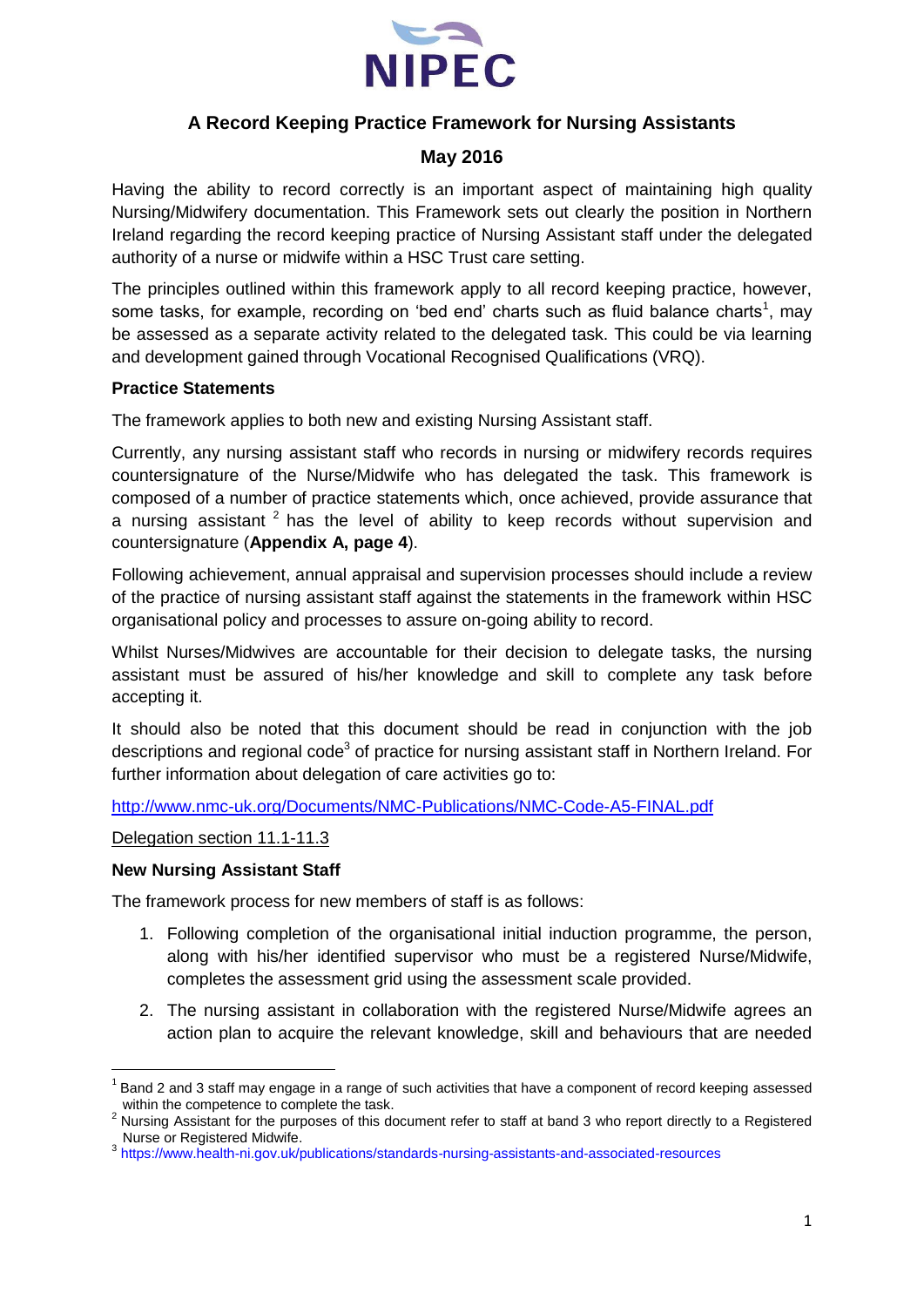

defined through the assessment process. Activities that might assist in learning and development include:

- Reading a current journal article about record keeping practice
- Writing a reflective account about an area related to record keeping practice
- Shadowing those completing records who have been deemed able to do so on their own
- Accessing the resources online in the NIPEC Improving Record Keeping website for registered Nursing/Midwifery staff
- **Engaging in supervision**<sup>4</sup> or review of record keeping practice related to the staff member to support learning and development.
- 3. The staff member works through his/her plan gathering evidence to present back to the registered Nurse/Midwife acting as a supervisor.
- 4. Whilst the staff member is working through the learning and development needs, all records must be countersigned by the delegating registered Nurse/Midwife.
- 5. Countersignature in this context is evidence that the record has been reviewed and discussed. It is *not* a witness to the contact or treatment given however registrants are advised that they remain professionally accountable for the appropriateness of the delegation to pre-registration students and other unregistered staff.

If the conditions for appropriate delegation have been met and an aspect of care is delegated, the delegatee becomes accountable for his/her actions and decisions. The Nurse/Midwife remains accountable, however, for the overall management of the person in their care.

- 6. The development of knowledge and skills should be completed up to and not exceeding a six month period after the end of the induction programme. It is the responsibility of the supervising registered Nurse/Midwife review progress with the nursing assistant at the midpoint of the learning activities. The purpose of this review is to support learning and development, providing opportunity to plan further activities, if required, which will help successful completion.
- 7. In the event that circumstances arise which prevent completion within this timeframe e.g. a period of illness, agreement should be negotiated with the supervising Nurse/Midwife and recorded in the individual's action plan for extension, with the approval of the relevant line manager.
- 8. Following achievement of the learning and development action plan and demonstration of ability for all indicators, the practice statements can be signed off by the registered Nurse/Midwife supervising the nursing assistant.
- 9. Where a practice statement cannot be signed off due to non-achievement, normal HSC Trust capability processes will apply.

<sup>4</sup> *Supervision is defined as a process of professional support and learning, undertaken through a range of activities, which enables individual registrant nurses to develop knowledge and competence, assume responsibility for their own practice, and enhance service-user protection, quality and safety of care. NIPEC [h](https://nipecportfolio.hscni.net/)[ttps://nipecportf](http://www.nipecdf.org/)[olio.hscni.net/](https://nipecportfolio.hscni.net/)*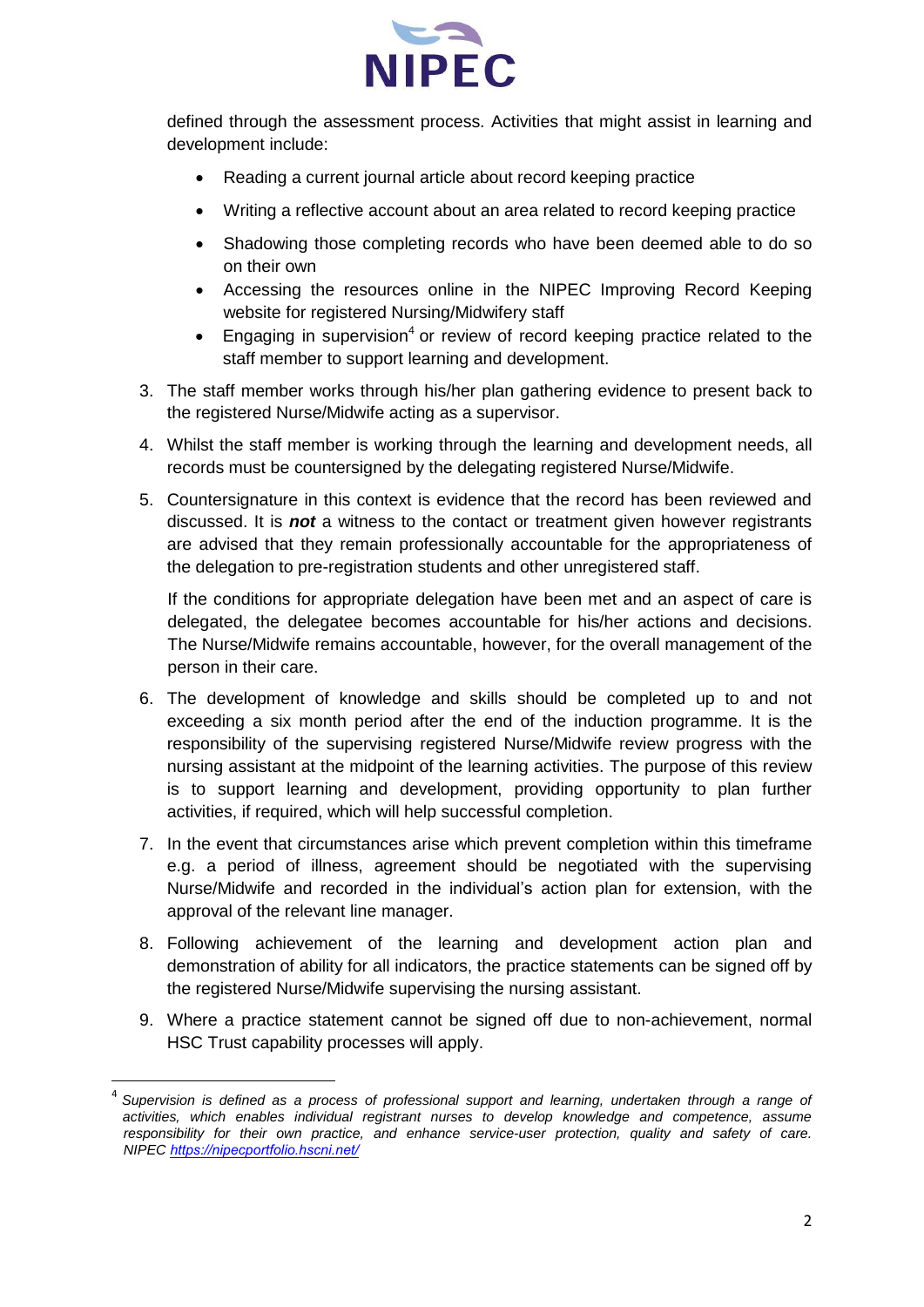

#### **Existing Nursing Assistant Staff**

The process for assurance of ability related to record keeping practice for existing members of staff is as follows:

- 1. Review of record keeping practice should take place on an annual basis through existing annual review/supervision mechanisms<sup>5</sup>.
- 2. It is recommended that there is a review of the individual's record keeping practice against the practice audit tool described at Appendix A, page 4 of this document as part of existing HSC development review processes.
- 3. Evidence of record keeping practice, e.g. a written record containing the practice of the individual and audits of practice which demonstrate compliance with the *Person Centre Standards for Nursing and Midwifery Record Keeping Practice<sup>6</sup>* may also be presented within this annual review to assure the reviewer of on-going ability.
- 4. Where the practice of a member of staff falls below the standard required, an action plan should be agreed to address any identified learning and development needs, through assessment against the practice framework used for new staff. The action plan related to the learning and development required should be completed within a period of up to and not exceeding a six weeks.
- 5. Compliance with this framework will provide assurance to the Executive Directors of Nursing of on-going competence related to record keeping practice of nursing assistant staff.

<sup>5</sup> *The NHS Knowledge and Skills Framework (NHS KSF) and the development review process*, Department of Health, October 2004, available from [www.nhsemployers.org/agendaforchange](http://www.nhsemployers.org/agendaforchange) has a core dimension of Communication within which record keeping can be reviewed.

<sup>6</sup> [https://nipec.hscni.net/download/58/general-docs/502/revised-standards-for-nursing-and-midwifery-record](http://www.nipec.hscni.net/recordkeeping/docs/Standards%20for%20Nursing%20and%20Midwifery%20Record%20Keeping%20Practice.pdf)[keeping-practice-may-2017.pdf](http://www.nipec.hscni.net/recordkeeping/docs/Standards%20for%20Nursing%20and%20Midwifery%20Record%20Keeping%20Practice.pdf)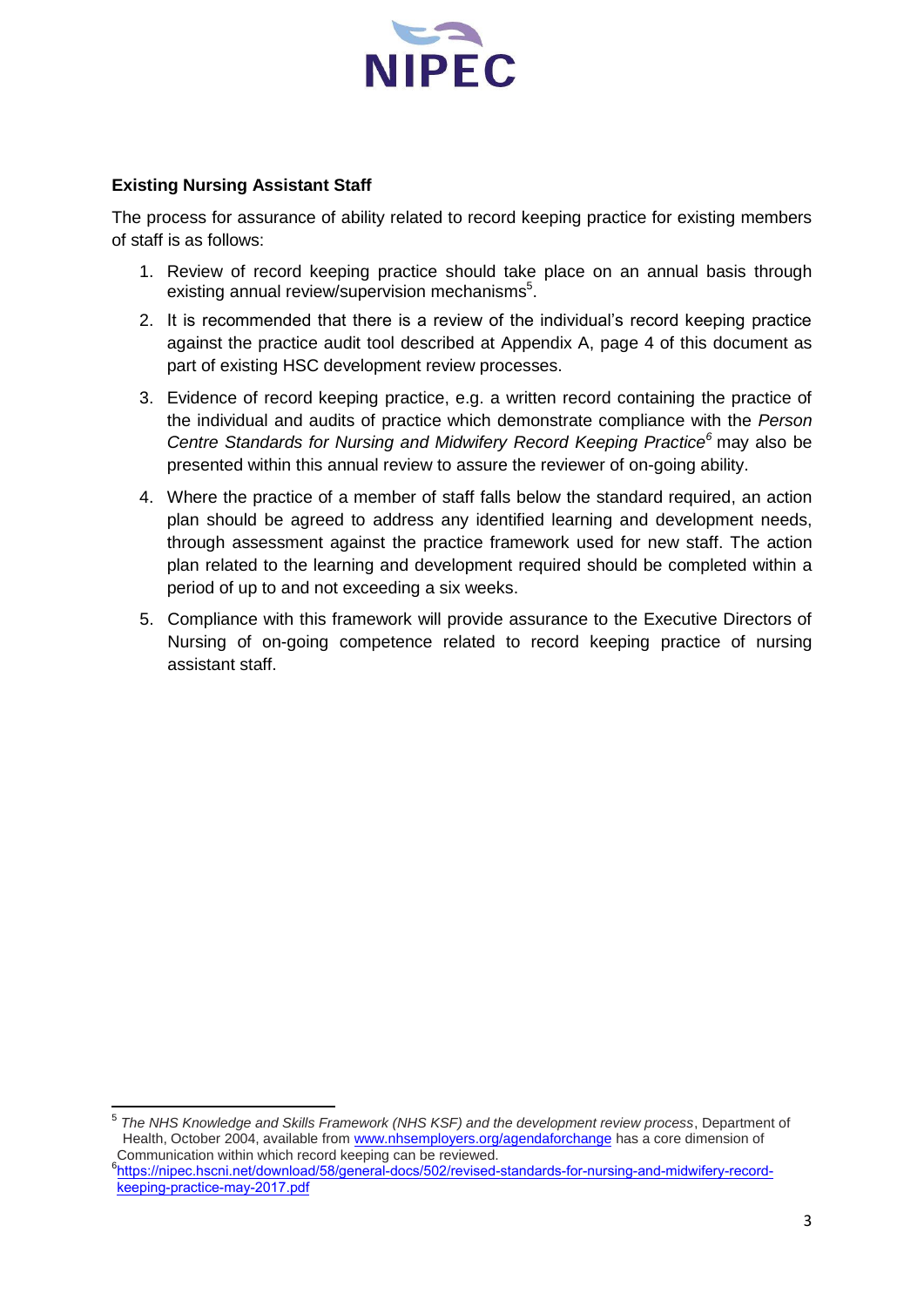

# **Appendix A - The Practice of Keeping Records for Nursing Assistants**

The next page presents a set of short statements to test your knowledge and skills in the practice of record keeping. In discussion with your supervisor, who should be a registered nurse or midwife, look at each statement and test your knowledge and skill by reflecting on your practice. To complete this activity you should:

- 1. Use the grid page 5 6, to record 'achieved' or 'not achieved' against each practice statement.
- 2. When you have completed this exercise, look at the statements which you have scored as 'not achieved'. These are the areas in which you need to develop your knowledge and skills.
- 3. In discussion with your supervisor, plan learning and development activities that will help you achieve the knowledge and skills outlined in each practice statement. Much of your learning can be undertaken alongside your day-to-day working life. Those activities could include:
	- Reading a current journal article about record keeping practice
	- Shadowing those completing records who have been deemed able to do so on their own
	- Accessing the resources online in the NIPEC Improving Record Keeping website for registered nursing staff
	- Engaging in supervision or review of your record keeping to support learning and development
	- Writing a reflective account about an area related to record keeping practice
- 4. A written action plan of the activities have been agreed which will be part of your continuous development and existing HSC organisational processes. It is important that the completion date of your learning activity is recorded, along with any comments. This plan may be used as part of the evidence you need to meet requirements or for your annual review.

*The process of thinking about your practice (reflection) for the purpose of improving it, will benefit the people you care for as well as the other health care professionals you work with.*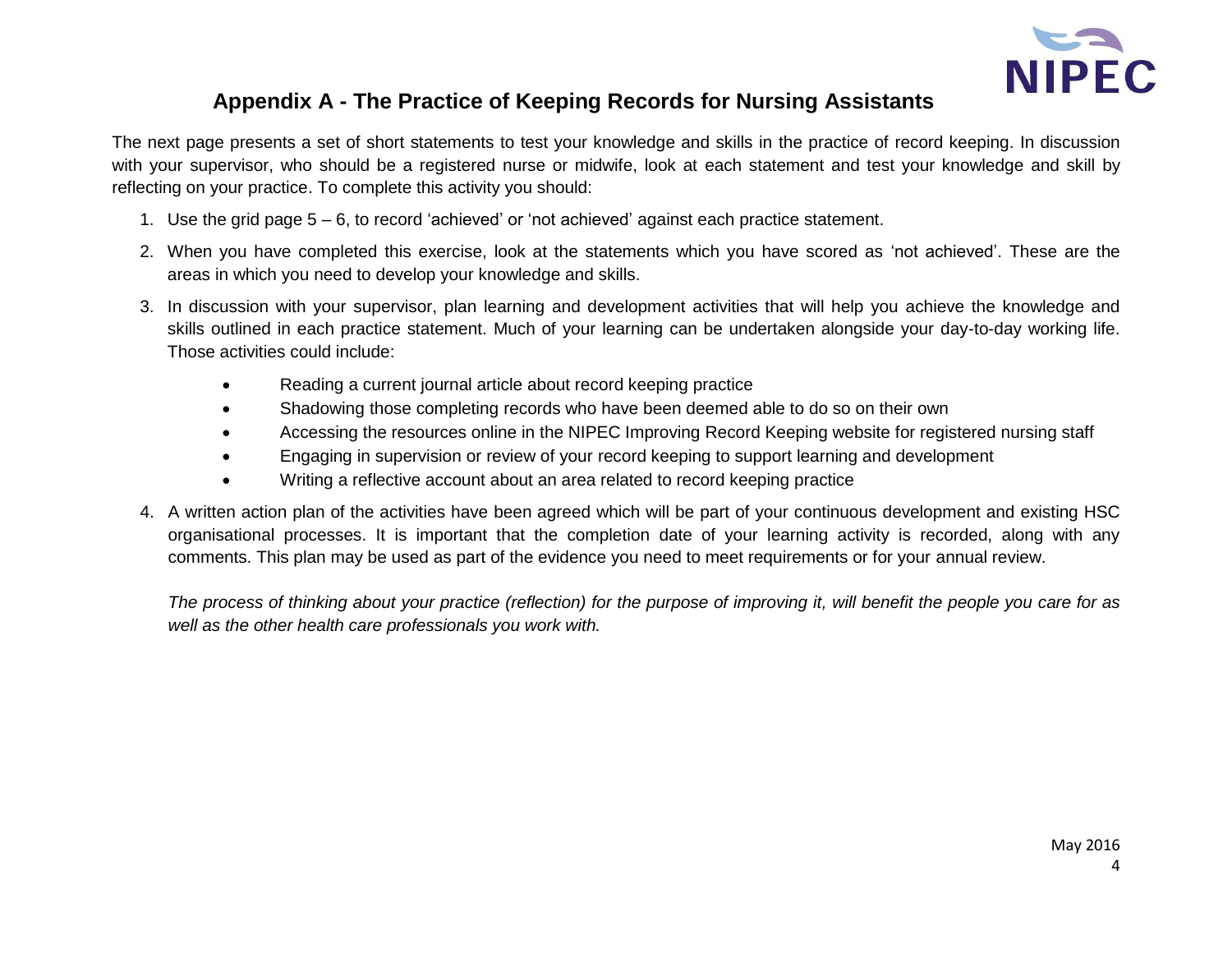

# **NURSING ASSISTANT: RECORD KEEPING PRACTICE**

## **Practice Statements**

| Organisation: <u>_________________</u>                                                                                                                                                                                                                                                            | Name of Nursing Assistant (NA): (To be completed within 6 months) |                     |                   |                                                     |                 |                               |
|---------------------------------------------------------------------------------------------------------------------------------------------------------------------------------------------------------------------------------------------------------------------------------------------------|-------------------------------------------------------------------|---------------------|-------------------|-----------------------------------------------------|-----------------|-------------------------------|
| Appraisal<br>$\Box$                                                                                                                                                                                                                                                                               | <b>Induction</b><br>$\perp$                                       |                     |                   |                                                     |                 |                               |
|                                                                                                                                                                                                                                                                                                   | <b>Date</b>                                                       | <b>Signature NA</b> | <b>Print Name</b> | <b>Signature Registered</b><br><b>Nurse/Midwife</b> |                 | <b>Print Name</b>             |
| <b>Initial Assessment Date</b>                                                                                                                                                                                                                                                                    |                                                                   |                     |                   |                                                     |                 |                               |
| <b>Midway Assessment Date</b>                                                                                                                                                                                                                                                                     |                                                                   |                     |                   |                                                     |                 |                               |
| <b>Final Assessment Date</b>                                                                                                                                                                                                                                                                      |                                                                   |                     |                   |                                                     |                 |                               |
| Before using the practice statements the following knowledge awareness must be demonstrated and<br>understood as this applies to practice. These must be signed off as achieved by both the member of<br>staff and supervising registered Nurse/Midwife [please refer to xxxx HSC Trust Intranet] |                                                                   |                     |                   |                                                     | <b>Achieved</b> | <b>Not</b><br><b>Achieved</b> |
| Principles outlined in legal <sup>7</sup> and organisational policy standards for record keeping and delegated professional<br>standards countained within the Standards for Person-Centred Nursing and Midwifery Record Keeping Practice<br>$(2013)^8$ .                                         |                                                                   |                     |                   |                                                     |                 |                               |
| The rights of the people receiving care to confidentialityof information (in code 5.1-5.5), within the procedures<br>and requirements of the Trust Policy and legal framework <sup>6</sup> .                                                                                                      |                                                                   |                     |                   |                                                     |                 |                               |
| The principles of organisation, storage and management of records in compliance with organisational policy.                                                                                                                                                                                       |                                                                   |                     |                   |                                                     |                 |                               |
| The principles under which information must be disclosed, with or without the permission of the person I am<br>caring for<br>The principles of requirement ro report back relevant information of importance to the registered nurse who has                                                      |                                                                   |                     |                   |                                                     |                 |                               |
| delegated the activity of care                                                                                                                                                                                                                                                                    |                                                                   |                     |                   |                                                     |                 |                               |
| <b>Record Keeping Practice Statements</b>                                                                                                                                                                                                                                                         |                                                                   |                     |                   |                                                     | <b>Achieved</b> | <b>Not</b>                    |

8 [https://nipec.hscni.net/download/58/general-docs/502/revised-standards-for-nursing-and-midwifery-record-keeping-practice](http://www.nipec.hscni.net/pub/Standards%20for%20Nursing%20and%20Midwifery%20Record%20Keeping%20Practice.pdf)may-2017.pdf

<sup>&</sup>lt;sup>7</sup> Legal and Professional frameworks include: Data Protection Act 1998, Freedom of Information Act 2000, Human Rights Act 1998.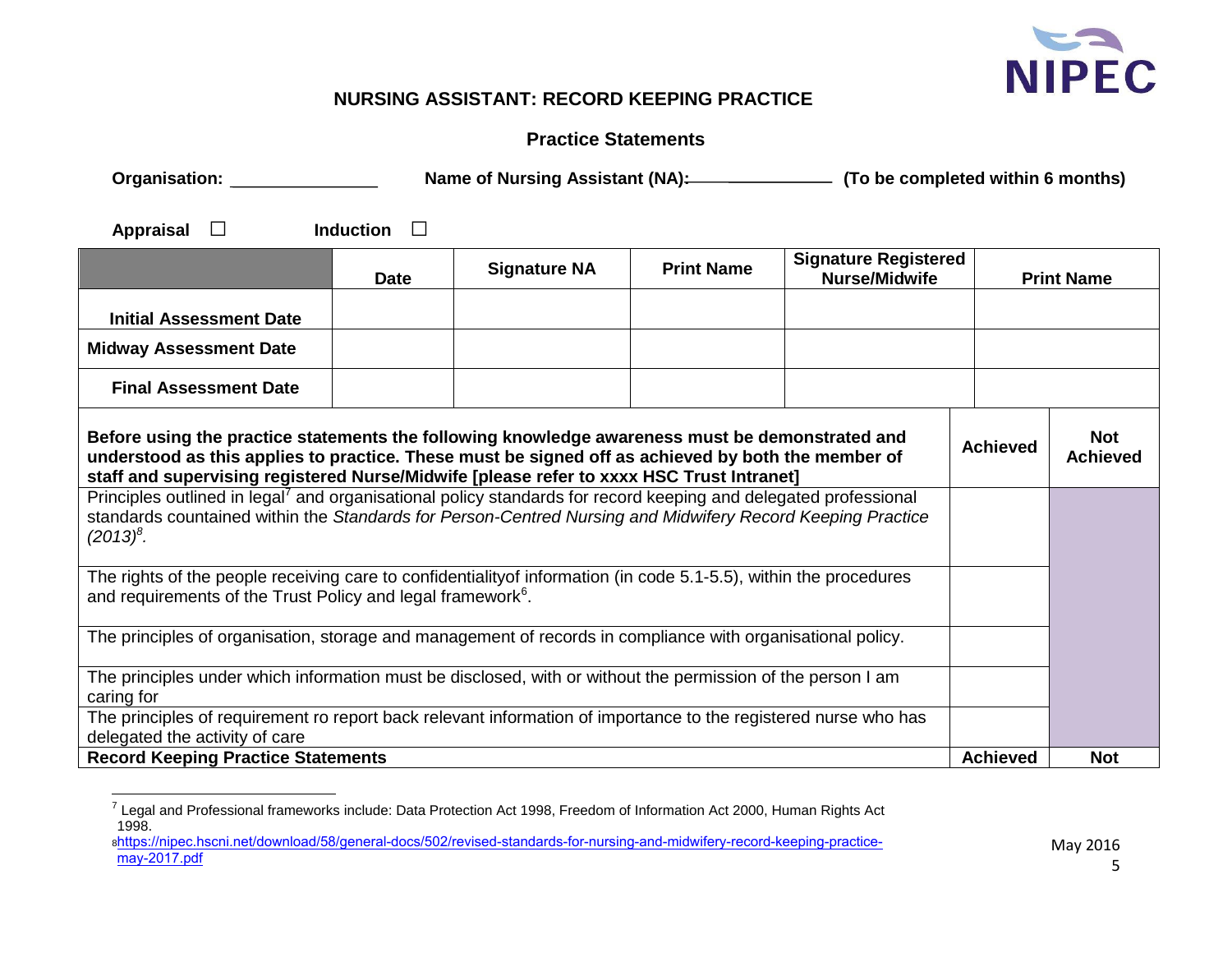

|                         |                                                                                                                                                                                                                                                                                                                                                                                                         | <b>Achieved</b> |
|-------------------------|---------------------------------------------------------------------------------------------------------------------------------------------------------------------------------------------------------------------------------------------------------------------------------------------------------------------------------------------------------------------------------------------------------|-----------------|
| $\mathbf 1$             | I understand the purpose of record keeping: e.g. I have had a discussion with my supervisor about the<br>need to record factual timely information about the delegated care I have provided.                                                                                                                                                                                                            |                 |
| $\overline{2}$          | I gain permission from the nurse/midwife delegating the care activity to access records when needed for<br>my work in line with work setting practices, policies and principles of data protection:                                                                                                                                                                                                     |                 |
| $\mathbf{3}$            | I communicate with patients/ clients/ carers to support their understanding of what I have recorded about<br>them and why: e.g. There is a record of ongoing communication with the patient/client/carer                                                                                                                                                                                                |                 |
| $\overline{\mathbf{4}}$ | My record keeping practice reflects a factual timely record of the delegated care I have provided: e.g.<br>nursing assistant entry is dated, timed (24 hour format), signed legibly and in full, written in black<br>ink, and designation clearly visible                                                                                                                                               |                 |
| $5\phantom{1}$          | I complete a factual record of care that I have provided and any problems arising: e.g. the progress<br>report records evidence of: actions and observations of the nursing assistant relevant to the<br>delegated care activity; signs and symptoms that showed a change in condition; and the<br>nurse/midwife this was reported to.                                                                  |                 |
| $6\phantom{1}6$         | I record the preferences of people I care for, related to the delegated care activities I undertake, where<br>possible: e.g. record reflects the preferences of the person receiving care                                                                                                                                                                                                               |                 |
| $\overline{7}$          | I report to the delegating registered nurse/midwife accurate information related to signs and symptoms that<br>might show a change in the condition of the person I am caring for: e.g. a person has become unusually<br>confused during a care activity. The nursing assistant reports immediately to the nurse/midwife<br>delegating the activity and records this in the nursing/midwifery document. |                 |
| 8                       | I accurately record when I ask for permission/consent to undertake any of the activities I have been<br>delegated, where relevant and appropriate: e.g. there is a record of discussion with the patient/parent<br>regarding obtaining consent for care were relevant /appropriate                                                                                                                      |                 |
| 9                       | I seek advice from a registered nurse when I require additional support related to my record keeping<br>practice:                                                                                                                                                                                                                                                                                       |                 |

Г